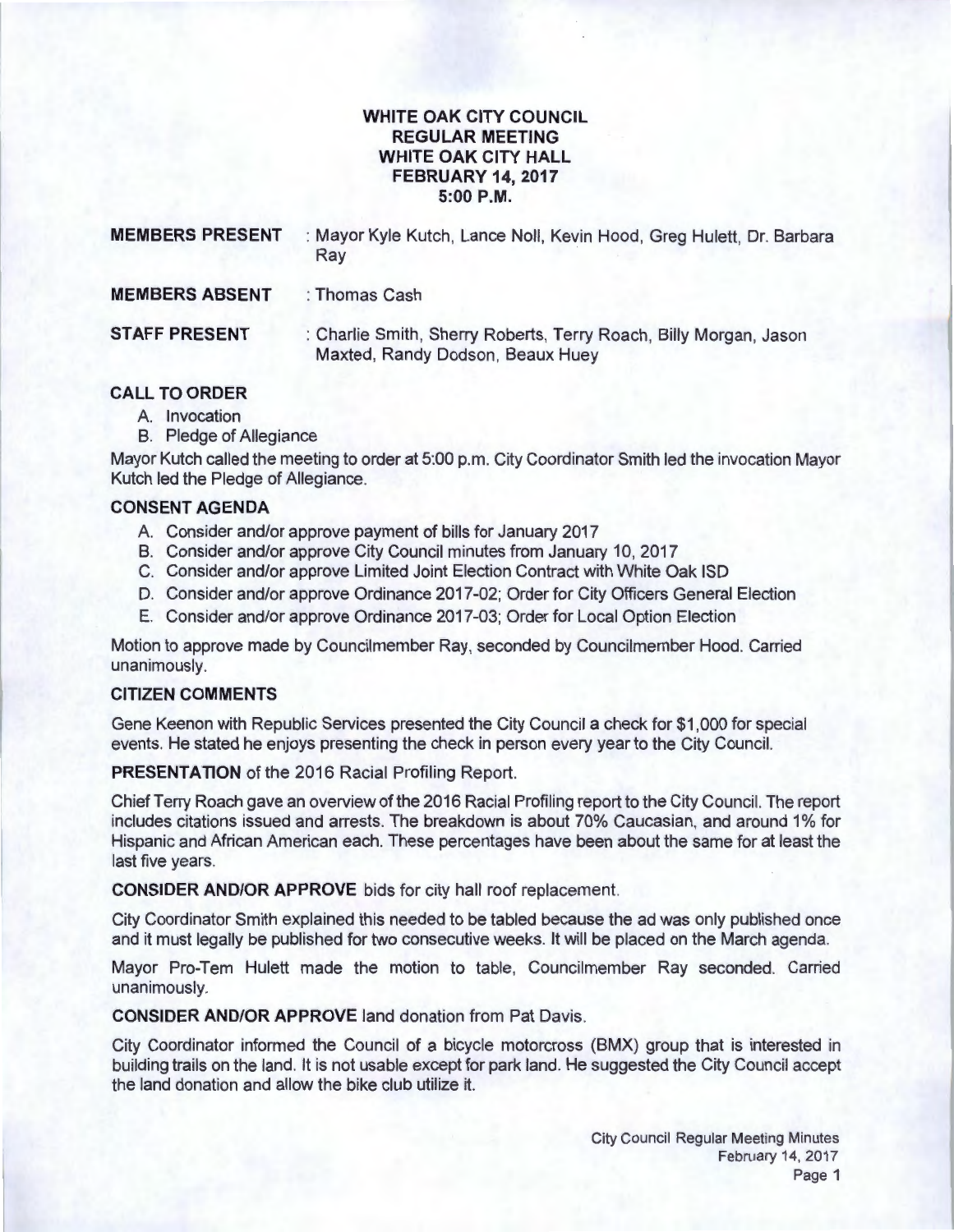Councilmember Ray asked if they would have their own liability insurance. City Coordinator Smith answered it would be like the City's other parks.

Councilmember Noll made the motion to accept the land donation, seconded by Councilmember Ray. Carried unanimously.

### **DISCUSSION** regarding City land.

City Coordinator Smith shared an update regarding the City's 43 acres on Old Highway 80. The mountain bike club is clearing their trails by hand and it is a slow process. There is a man that can clear the trails by machine to extend the trail and there is park money in the budget to fund this expense. The club has five races a year and the club has lost availability to one track in Longview. This would replace that track and would provide an opportunity to attract people to White Oak for this race. This would be a light investment for the City and when completed, approximately six miles of trails will exist.

Mayor Pro-Tem Hulett asked if anyone had thought about signage for the trails. City Coordinator Smith answered that he would like to inquire about signage costs because he believes these trails will be a nice draw for the City. He then reminded the Council about the discussion regarding an additional water source, including an additional reservoir. There is enough space on these 43 acres to build a reservoir and make it recreational with fish for the public. This additional reservoir would help during the summer months when the Big Sandy Creek runs low. It would also give staff the opportunity to drain the main reservoir and clean out the silt.

Police Chief Roach mentioned that Longview also use the trail as a walking park. City Coordinator Smith stated that maybe all the parks need new signage because sometime people have a difficult time finding them.

**CONSIDER AND/OR APPROVE** White Oak Economic Development Corporation to enter into an economic development performance agreement with L & J Pet Products.

City Coordinator Smith informed the Council that this company relocated from Mt. Pleasant. The owner wanted to relocate to White Oak because most of his business is in this area. White Oak EDC gave them a \$10,000 grant to move to Lake Harris Circle. The business has already located here and the couple is planning to move here.

Motion to approve made by Councilmember Hood, seconded by Councilmember Noll. Carried 3-0- 1 with Mayor Pro-Tem Hulett abstaining for conflict of interest.

### **CITY COORDINATOR ITEMS**

- A. Update on wastewater treatment plant construction
- They are still pouring concrete and the new wastewater lab is up and running .
- B. TxDOT Sidewalk Grant

This is the same Safe Route to Schools grant that the City applied for about three years ago, and were not approved. Texas Department of Transportation has reopened the grant; therefore, staff would like to reapply for it. This sidewalk would be from the school north to the Woodbine subdivision and on the east side of White Oak Road.

# **ADJOURNMENT**

Motion to adjourn at 5:18 p.m. made by Councilmember Noll, seconded by Councilmember Ray. Carried unanimously.